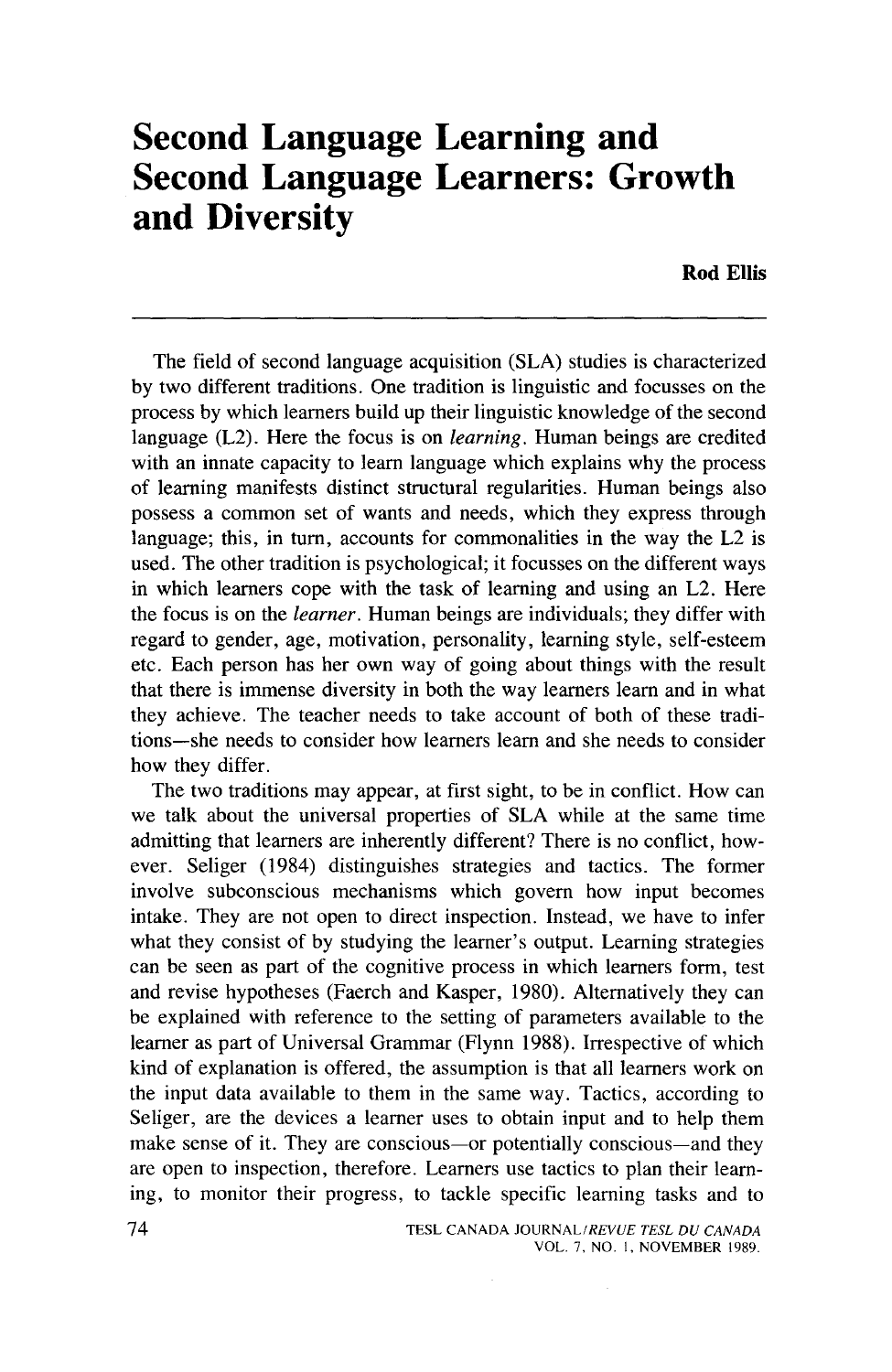compensate for communication problems. Tactics are highly variable. No two learners adopt precisely the same set of tactics. Tactics account for why learners vary in the speed with which they acquire a L2.

The two traditions have helped to support different approaches to language instruction. Prabhu (1985) distinguishes *learner-centred* and *learning-centred* approaches. The former is expressed in the language for specific purposes movement; it involves the attempt to identify the needs of individual learners (or groups of learners) and the design of tailor-made courses to meet these needs. It is also evident in the attempt to adapt the teaching method to the learner's learning style, as in Wesche's (1981) study of deductive and inductive learners, who were exposed to instruction that emphasized respectively conscious rule-formation and audiolingual practice. Learning-centred methodologies are based on theories of the learning process. Humanistic approaches are grounded on a general view of how learning-of any kind-takes place. They seek to create the conditions, particularly the affective conditions, needed to ensure successful learning. Other learning-centred approaches emphasize the uniqueness of language. They treat language learning as a distinct kind of learning. The pedagogical proposals advanced by Stephen Krashen are a good example of an approach based on a theory of language learning.

**In** this paper I want to try to explore both traditions in order to argue that a 'whole' approach to language teaching must give consideration to both the structural nature of learning and the learner qua individual.

# **Learning**

The last twenty years have seen a burgeoning of interest in how learners learn an L2. This interest has been generated in part by the importance of foreign language learning (particularly English) in the modem world and in part by the paradigm clashes first between behaviourist and nativist views of language learning and more recently between cognitive and linguistic explanations. There have been an increasing number of empirical studies designed to investigate how learners acquire a knowledge of the L2. There have also been a plethora of theories to explain how it takes place. It would be impossible to provide an adequate 'state-of-the-art' summary in the time available, so instead I will outline and illustrate two general models of SLA, which characterize much of the current research.

The two models involve very different views of what it means to 'develop' an L2 (Ellis, 1989a). According to one view, learners acquire a knowledge of the L2 incrementally, systematically adding new rules to their grammar. I will refer to this as 'development-as-sequence'. According to the other view, L2 learning is not so much a process of adding new rules to existing ones as of gradually complexifying a mental grammar of the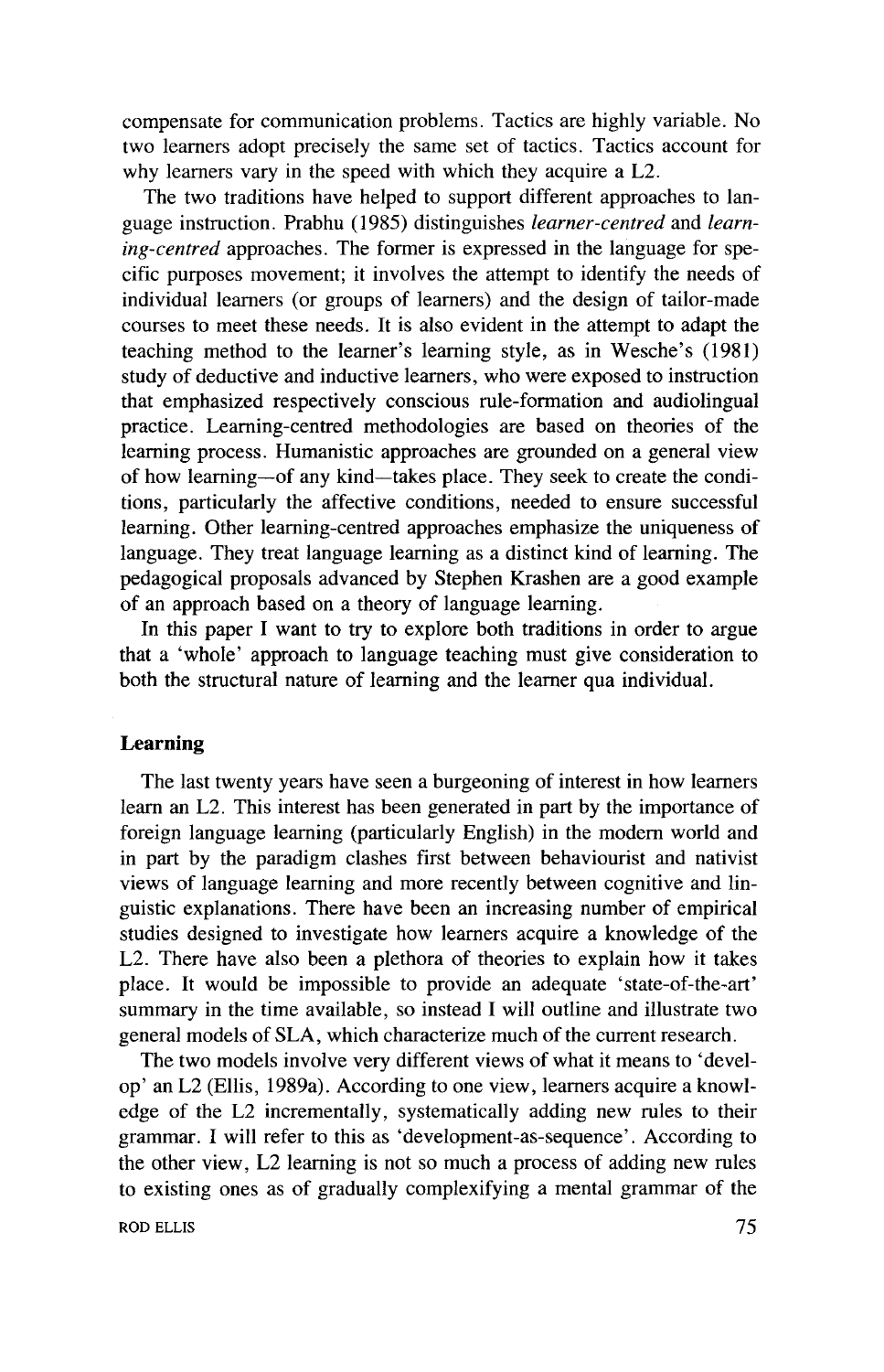L2. Specific structures or sets of features within a linguistic sub-system complexify through the accummulation of new features. The process involves the constant reformation of existing knowledge as new knowledge enters the system. I will refer to this model of SLA as 'development-asgrowth' .

## **Development-as-sequence**

The development-as-sequence model is evident in the morpheme studies which were popular in the 70s. These studies collected cross-sectional data from groups of learners, identified obligatory contexts for the use of specific morphemes such as aux-be, plural *-s* and past regular *-ed* and then worked out how accurately each morpheme was produced. Accuracy orders were then drawn up by ranking the morphemes. Some researchers (e.g. Dulay and Burt, 1973) went on to claim that the accuracy order represented the order of acquisition, on the grounds that morphemes that were acquired first would be performed more correctly than morphemes that were acquired later. A number of different groups of subjects were investigated in this way. The accuracy order obtained was remarkably stable-it was obtained irrespective of the learners' L1s or whether they were children or adults. Researchers such as Krashen (1977) used the results of the morpheme studies to claim that there was a 'natural' route of acquisition for a L2.

The morpheme studies are now out of favour. They have been attacked on a number of grounds. In particular, equating accuracy and acquisition orders has been challenged. It has been shown that the acquisition of specific features is characterized by a U-shaped pattern of development, such that learners initially perform a feature with a high level of accuracy, which then falls away until a fairly late stage when it emerges once again correctly in their speech. It has also been shown that the acquisition of a specific form does not necessarily mean that learners have acquired the ability to use the form in a target-like way. For example, a learner may correctly use the progressive *-ing* form in sentences like:

I am colouring my picture. She is reading.

but also over-use the same form in sentences like:

Sharpening my pencil  $($  = sharpen my pencil.)

I playing football every day.  $( = I$  play football every day.)

Wagner-Gough (1975), in a study of a 6 yr. old Persian boy learning English in the USA, found that the progressive-ing was used for a wide variety of functions in the early stage of acquisition-to express immediate intention, distant futurity, pastness, process-state activity and commands.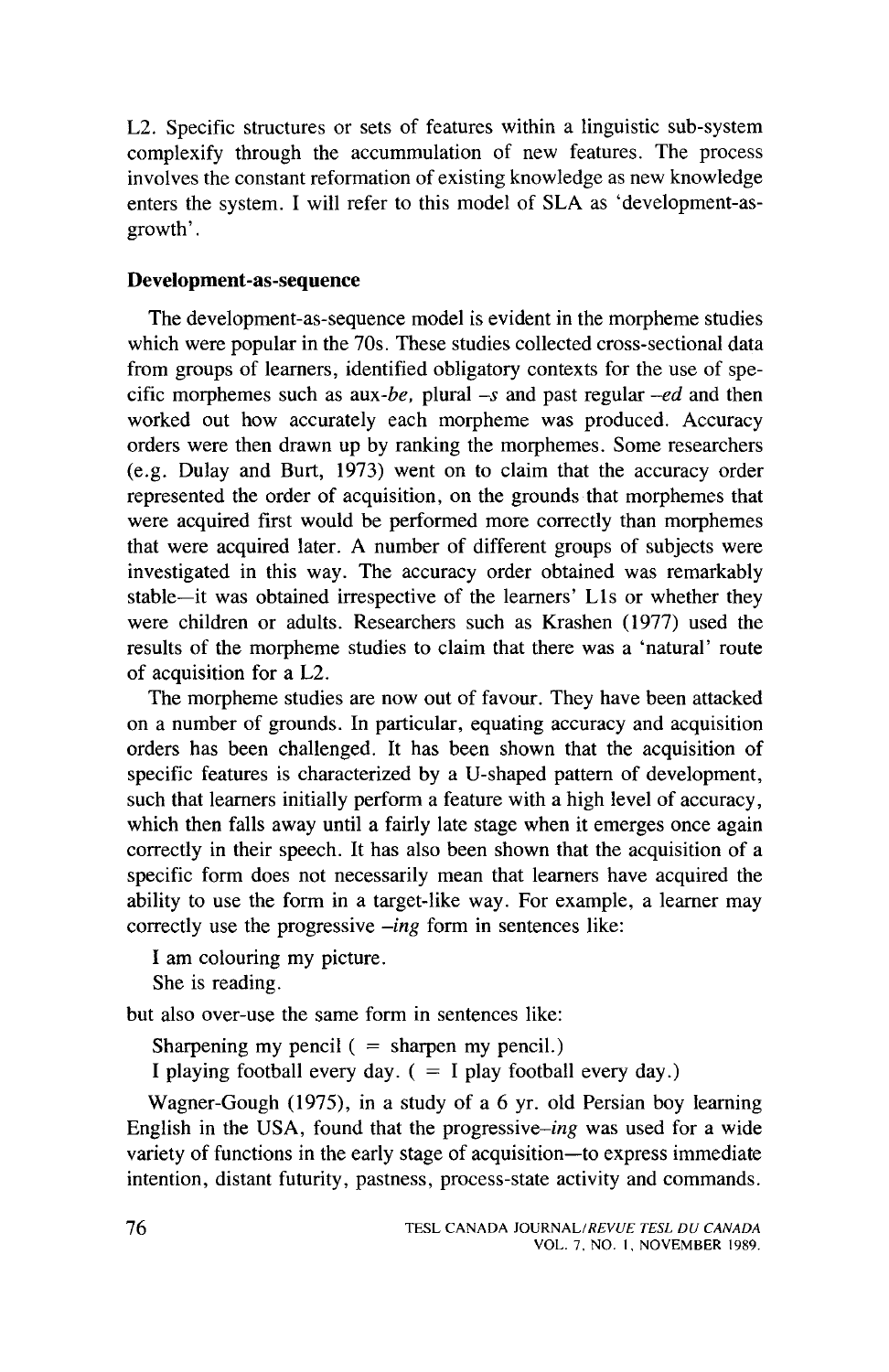These are significant criticisms and we would do well not to put too much faith in the morpheme studies.

It does not follow, however, that we have to completely abandon the development-as-sequence model. There is, in fact ample evidence to suggest that certain formal properties of a L2 are acquired sequentially in some kind of natural sequence. The best evidence comes from studies of the acquisition of German word order rules by both naturalistic and classroom learners (Meisel, 1983; Pienemann, 1983; Ellis, 1989b). The following stages have been found:

(1) SVO (A)

Initially learners follow a 'canonical' word order, which it is suggested corresponds to some natural way of perceiving the world. The order is subject-verb-object. If an adverbial is used it follows the object.

(2) Adverb preposing

Next the learners learn how to place adverbs in sentence initial position.

(3) Particle

In German particles (consisting of prepositional particles, infinitives or past participles) are positioned at the end of their clause. They are therefore separated from the main lexical verb.

(4) Inversion

Subject-verb inversion occurs in a number of different linguistic contexts-in interrogatives, and after a sentence-initial adverb, for instance.

(5) Verb-end

The finite verb is placed in final position in subordinate clauses.

Learners with different LIs show an amazing consistency in the sequence of acquisition of these word order rules. Each rule, it is suggested, involves certain processing operations which are hierarchical in terms of their psycholinguistic complexity. The acquisition of one set of operations serves as a prerequisite for the acquisition of the subsequent set. A number of studies have been conducted to investigate whether instruction in advanced word order rules can enable a learner to jump stages or to learn the rules in a different order (e.g. Pienemann, 1984; Ellis, 1989b). The results indicate that this is not possible.

The restrictions imposed by processing limitations and the way in which learners slowly overcome them is apparent in all longitudinal case studies of L2 learners. In my own research I investigated the acquisition of English by three classroom learners in a London language centre. I found clear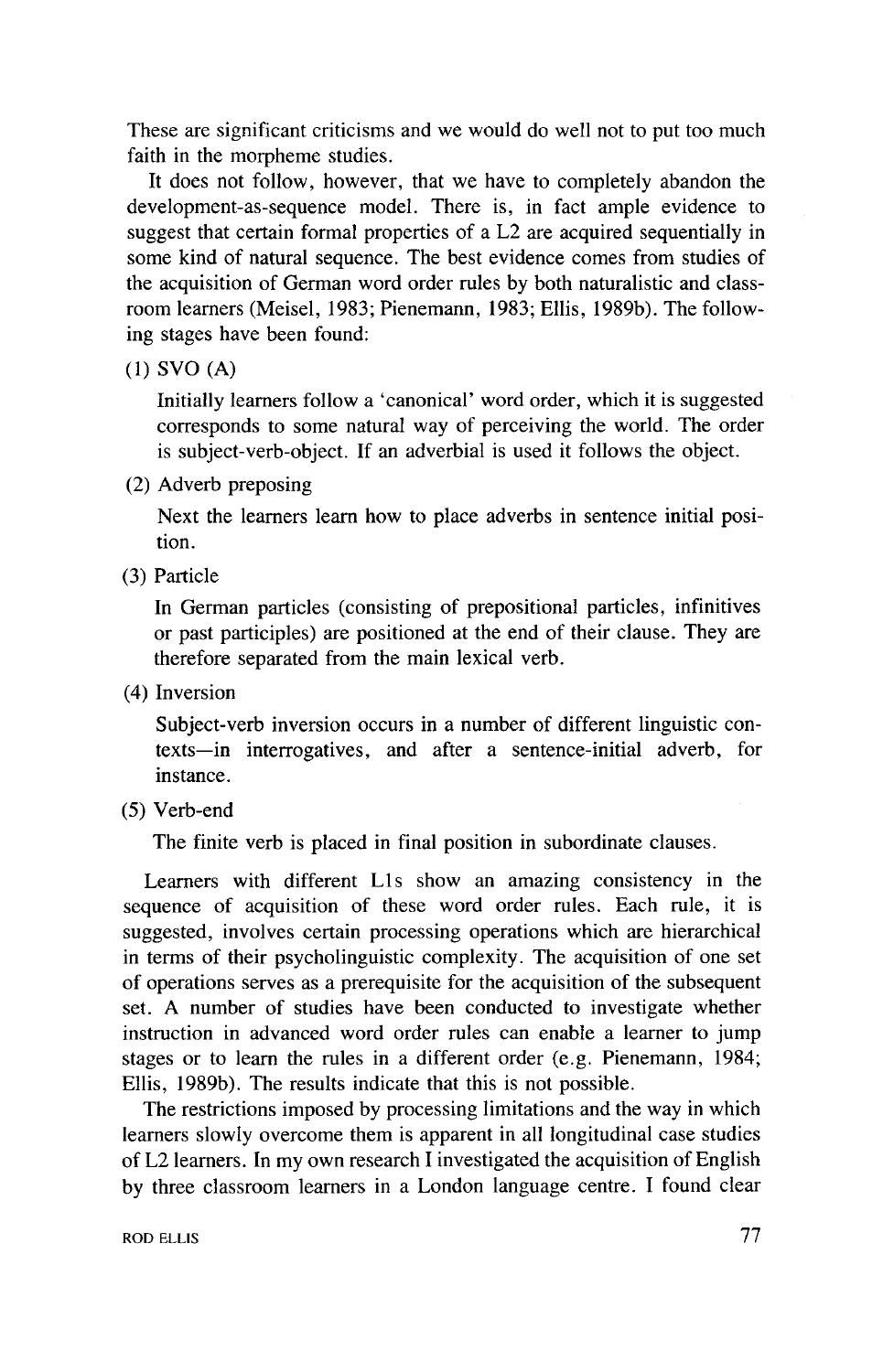evidence to support the idea of a sequence of development. For example, the leamer's ability to produce imperatives of the kind:

Sir, don't tell Mariana the answer please.

 $(Vocative) + (neg) + V + (NP) + (NP) + (please)$ 

was characterized by clearly-defined stages:

Stage (1): One element only is encoded, usually the vocative or the object of the required action.

e.g. Sir, sir, sir.

Stage (2): Two elements only are encoded, usually the vocative or the object of the required action. Imperatives are typically verbless at this stage.

e.g. Sir, sir, pencil.

- Stage (3): Imperatives with verbs appear—the verb taking the imperative or progressive-ing form. By this stage the learners are also able to produce three-element strings.
	- e.g. Sharpening please. Playing football with sir today.
- Stage (4): A negative particle is used with a verb to form a negative command.

e.g. No looking my card.

The general pattern of development is reminiscent of child **Ll** acquisition. Learners gradually increase their processing capacity and, in so doing, are able to produce more and more complex structures.

The idea of a 'natural' route of acquisition is not one that all L2 researchers would wish to adhere to. Lightbown (1984) has pointed out that for every study that gives evidence of a standard sequence, there is another that provides counterfactual evidence. There is, however, sufficient evidence to suggest both that there is a general pattern of development and, for some structures at least an order of acquisition. It does not follow, however, that all grammatical properties are acquired sequentially—indeed it would seem likely that there are many features that are not subject to the kinds of processing constraints discussed above.

# **Development-as-growth**

The development-as-sequence model focusses on the formal properties: of language, but, if we are to understand fully how learners acquire the competence to use the L2 we need to consider not just forms but also the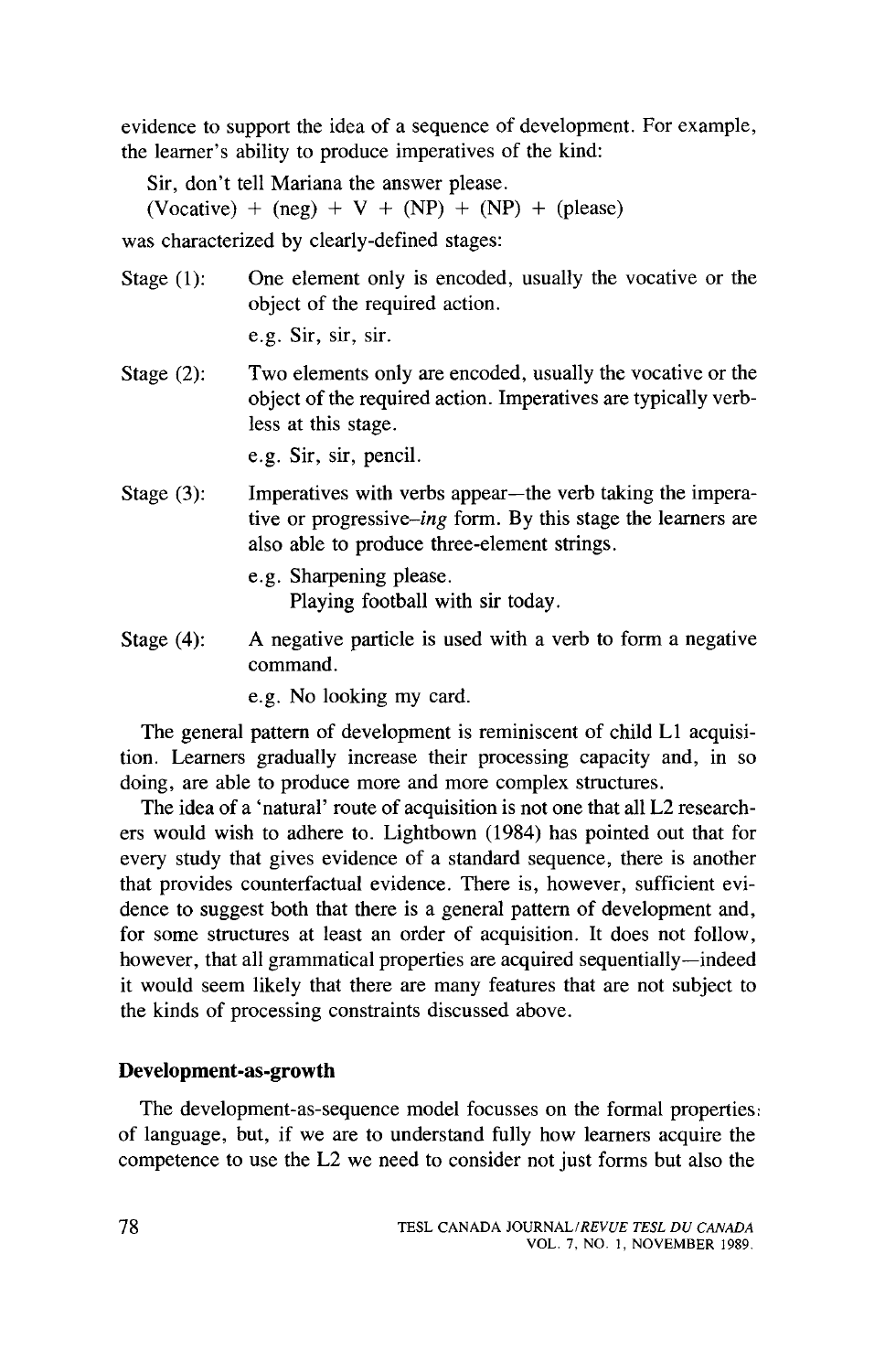functions to which they are put. It is when we look at the inter-relationship between form and function in a leamer's interlanguage, that we see that development involves an organic process of growth. The task facing the learner is to sort out the form-function correlations that accord with target language use. But this takes time. The interim grammars that learners build are functional grammars; they consist of networks of functions linked loosely to networks of linguistic forms. As the learner gradually builds her interlanguage, she reorganizes the existing network. One way of characterizing the successful language learner is as someone who is able to correlate a range of forms with a range of functions (Nicholas, 1986).

It is possible to identify three major processes in development-asgrowth:

- 1) Innovation (Le. the introduction of new forms into the interlanguage system).
- 2) Elaboration (i.e. the extension of the communicative base of the new form).
- 3) Revision (i.e. the adjustments to the entire interlanguage system resulting from innovation and elaboration).

These processes are not stages; they are overlapping and continuous. Thus while one form is entering the leamer's interlanguage, other forms are in the process of becoming elaborated and revision of the system also starts to take place.

The underlying principle of the development-as-growth model is that learners need to perform certain communicative functions and will use whatever resources are at their disposal to do so. Learners have the capacity to create meaning out of whatever linguistic means they possess-in much the same way as any user of language has (Widdowson, 1978). Gradually, these means will become more target-like. One of the primary motivations for acquiring new resources is to extend the range of pragmatic meanings that can be expressed. The acquisition of new linguistic means results, in tum, in a readjustment of existing resources in order to achieve maximal communicative effectiveness. The need for communicative choice, is, therefore the driving force of development-as-growth. If learners lose this desire-because subconsciously or consciously they feel they have achieved sufficient resources to meet their communicative needs, then fossilization takes place. The learner closes herself off from target language norms and her interlanguage stops growing.

As an example of how this kind of growth takes place let us consider how the three children referred to earlier set about performing the network of meanings relating to the expression of negation. Bloom (1970) identified three broad categories of negation: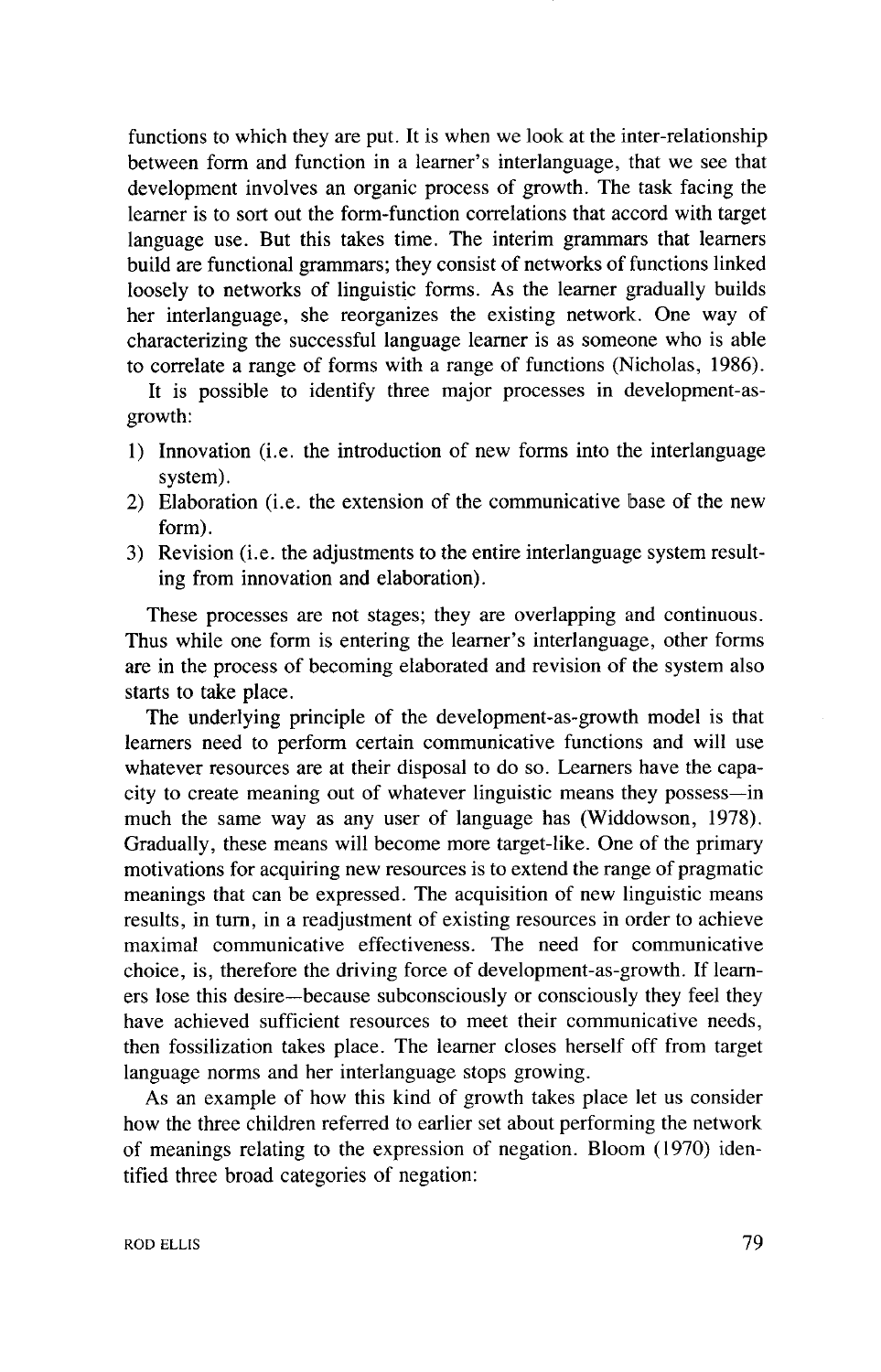1) Non-existence

This can be further sub-divided according to whether the speaker asserts the non-existence of an action-process:

e.g. Mariana no coming today.

or the non-existence of a state-process:

e.g. Miss, no pens.  $($  = Miss, I don't have a pen). I no understand.

2) Rejection

This can be broken down into instrumental (i.e. the speaker asserts a negative wish):

e.g. Me no out of here.

and regulation (i.e. the speaker tries to control the actions of another person):

e.g. Don't touch.

3) Denial (i.e. where the speaker refutes or corrects what someone else has said)

e.g. No, eleven.  $($  = My team hasn't got ten points. It's got eleven.)

To start with, the three learners did not realize the full range of these meanings. Their earliest negatives expressed -instrumental needs and the non-existence of state-process events. Regulatory negatives appeared a little later. Reference to the non-existence of action-processes emerged last. This pattern of development was consistent across the three children. It can be explained largely by the communicative needs of the children in the classroom context. Initially, classroom survival calls for the learner to be able to express non-possession ('No have  $\dots$ '), non-knowledge ('I don't know') and negative wishes ('No want  $\ldots$ '). As the learner grows into her environment, she needs to be able to exert her control over other people ('No do ...'). Being able to comment on non-events ('X no happen . . .') is of less immediate interpersonal value to the learner and therefore does not occur until later.

If we tum to the linguistic resources the learners used to realize these meanings, we find evidence of an interesting relationship between form and function. The ubiquitous 'no' negator is used in utterances that perform all the functions listed above. The learners also picked up formulas for performing a number of key functions:

e.g. I don't know. I don't like. I don't want.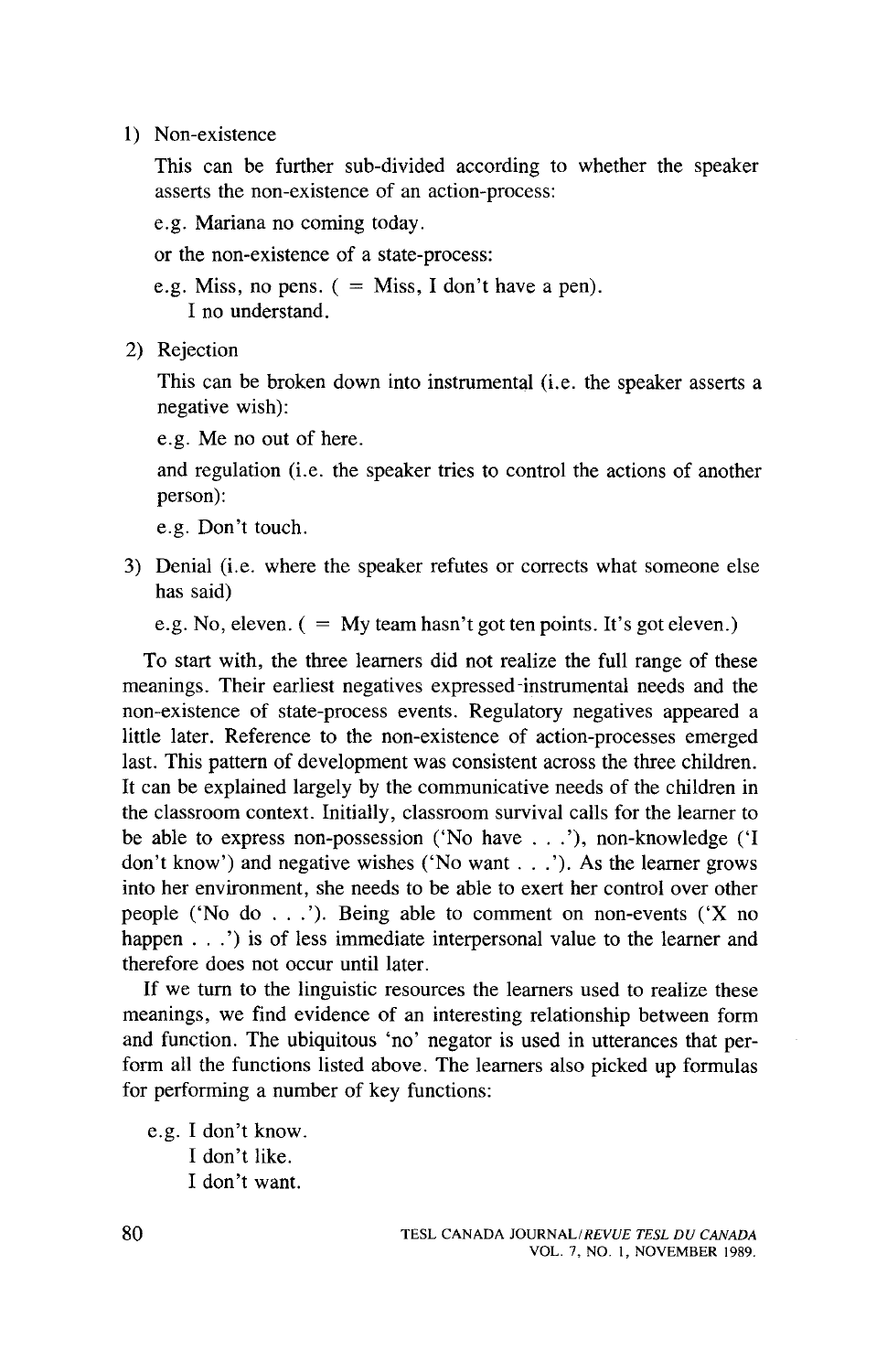Other negators like 'don't' and 'not' were initially used in free variation with 'no';

e.g. No look my card.

Don't look my card.

but in a restricted manner. They were used principally in regulatory utterances. Not until much later did 'not' begin to be used according to target language norms. The learners, then, created their own system—a system that can only be understood if function as well as form is considered. The main characteristic of this system is that it sought to make use of whatever resources the learners had available in order to distinguish different kinds of meaning, though the manner in which this was done did not at first correspond to target-language use.

To understand how development-as-growth takes place, therefore, we have to see the language learner as a communicator. Initially the learner has few resources so she relies on her ability to exploit the meaning situated in the context of utterance. To facilitate communication she also acquires a set of useful formulas. As resources are built up she seeks to put them to maximum use by building form-function networks. These networks are constantly evolving as the learner acquires new resources and seeks to express increasingly complex ideas. Normally, we can expect the classroom L2 learner to give primacy to interpersonal meanings to start with. The ideational and textual functions of language follow later. The whole process of syntactization is inextricably linked with the process of learning how to communicate (Givon, 1979).

## **Summary**

To summarize, the development-as-sequence model claims that learners follow some kind of 'natural' route as a result of the processing complexity of different structures. It emphasizes the significance of linguistic factors as determinants of acquisition. The development-as-growth model sees language development as part of the process of learning how to communicate. It attaches importance, therefore, to the changing patterns of interrelationship of form and function. Both models are valid; they both capture important structural facts about the process of SLA.

## **The learner**

Let us now tum away from the structural facts and consider in what ways learners vary in the way they go about learning an L2. I want to consider two questions.

- 1) **In** what ways do learners differ in their approach?
- 2) Are some approaches better than others?

 $\sim$  81  $\sim$  81  $\sim$  81  $\sim$  81  $\sim$  81  $\sim$  81  $\sim$  81  $\sim$  81  $\sim$  81  $\sim$  81  $\sim$  81  $\sim$  81  $\sim$  81  $\sim$  81  $\sim$  81  $\sim$  81  $\sim$  81  $\sim$  81  $\sim$  81  $\sim$  81  $\sim$  81  $\sim$  81  $\sim$  81  $\sim$  81  $\sim$  81  $\sim$  81  $\sim$  81  $\sim$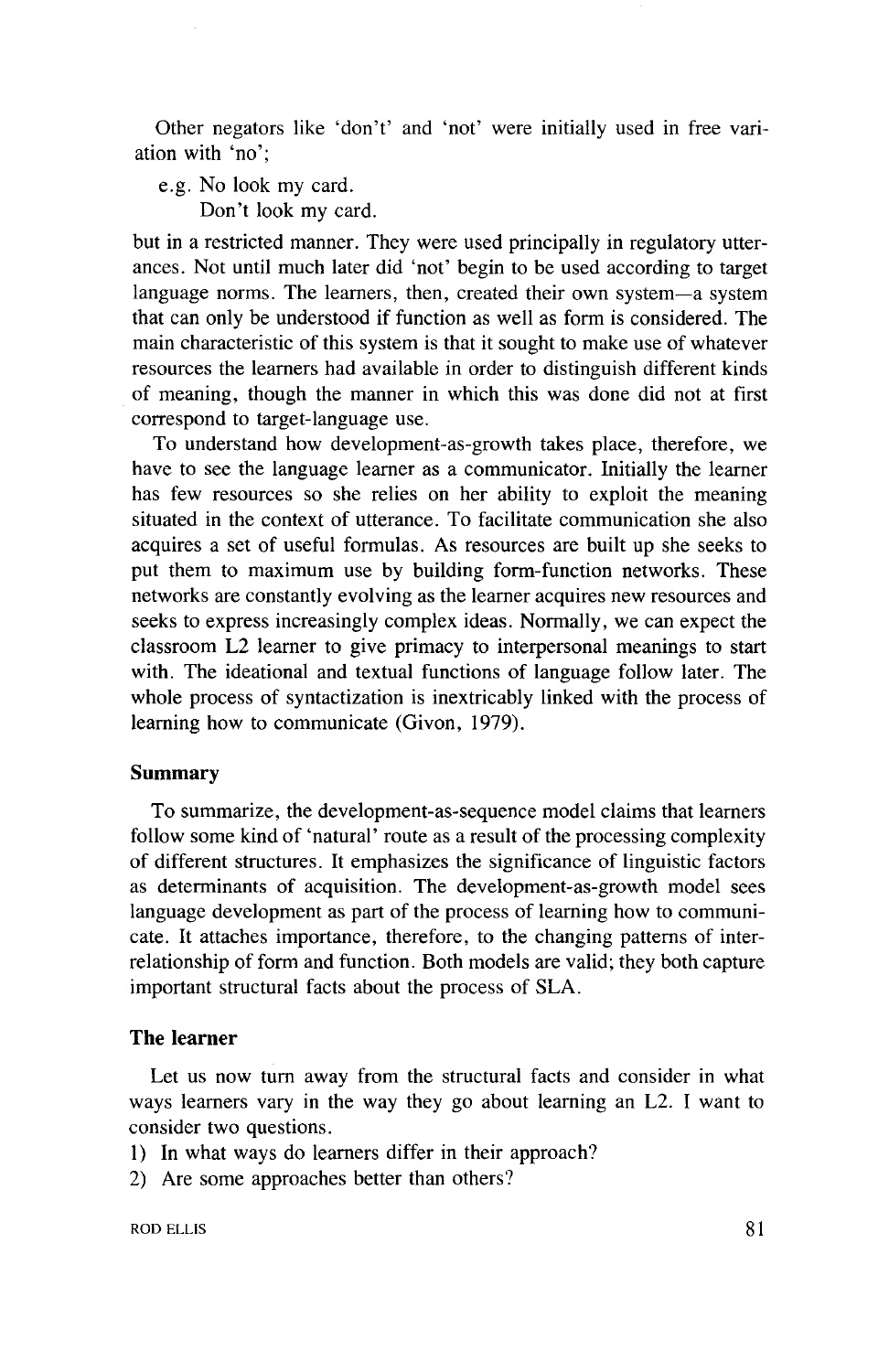## **Learning style**

One way we can try to answer the first question is by considering learning style. This refers to the idea that learners have characteristic ways of tackling problems which reflect their whole selves-it is the product of their cognitive, social and physiological preferences. A learner's learning style is evident in whatever she is doing-whether it is learning how to swim or how to learn a language. It is partly the product of innate disposition and partly of experience. A learner's previous education, for instance, may have led her to form certain expectations about what it means to learn in a formal setting. There is a rich psychological literature dealing with learning style (cf. Witkin et aI, 1977; Kolb, 1976; Gregorc, 1979) which is of considerable potential interest to L2 researchers and teachers, but, for reasons of space, I will concentrate here on ideas derived directly from the study of L2 learners.

Learning style can be usefully discussed in terms of the learner's cognitive and affective orientations to the task of learning an L2.

# **Cognitive orientation**

It is possible to draw a basic distinction between *experiential* and *studial* learners.

Experiential learners are concerned primarily with learning how to communicate in the L2. They believe that the best way to learn is through using the language. However, *using* does not necessarily mean speaking or writing; an experiential learner can also elect to learn through active listening and reading. Experiential learners are likely to be people-oriented and to dislike routinized learning. They are data-gatherers, acquiring use**ful** formulas and vocabulary rather than rules. They are not bothered about making errors and tend to be monitor under-users. Experiential learners are primarily concerned with meaning and fluency rather than form and accuracy.

Studial learners believe that it is important to approach the task of learning the L2 in a systematic way. They seek direction and consciously plan how they will learn. They try to identify specific problems and to deal with them. Thus, they are likely to make use of reference books (grammars and dictionaries) and to keep notes of useful words and phrases. They are usually object-oriented. They are rule-formers, making efforts to consciously understand grammatical structures, often by comparing the way the L2 works with their mother tongue. They dislike making errors and try to avoid them. They tend to be monitor over-users and they like other people to correct them. Studial learners are primarily concerned with form and accuracy rather than meaning and fluency.

This basic distinction between experiential and studial learners is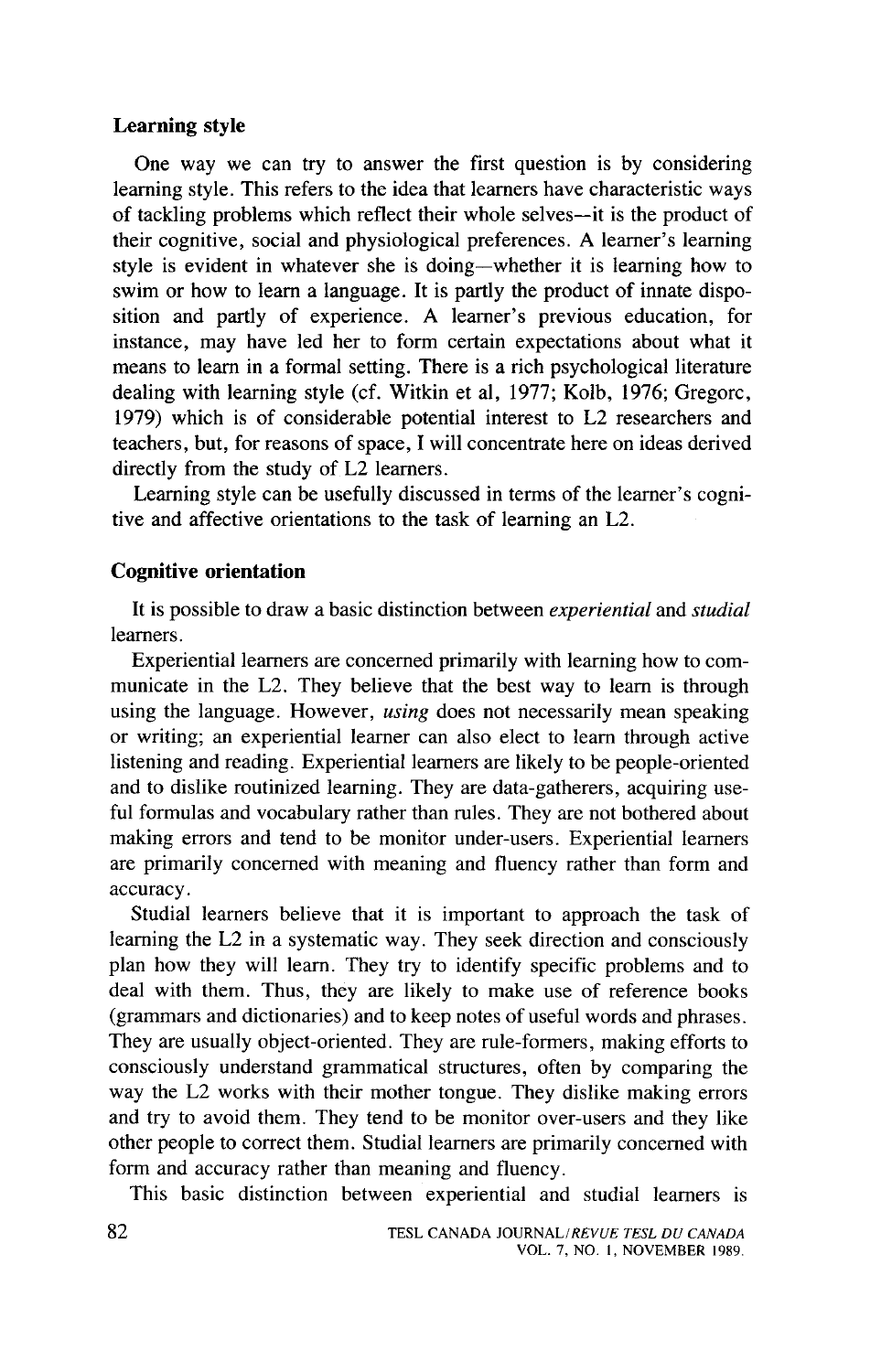reflected in a wide range of SLA studies. It has been observed in longitudinal case studies of individual learners (Hatch, 1974), in studies of L2 productions (Dechert, 1984) and in studies based on interviews with learners (Wenden, 1986). It is not intended to suggest, however, that learners fall into one of two camps-experiential or studial. Many learners are 'balanced' learners in the sense that they operate both experientially and studially, in accordance with the particular task or situation in which they find themselves. It may also be the case that learners vary in their cognitive orientation at different stages of their learning, starting off, for instance, as studial learners and then becoming more experiential later. We know little about this, however.

## Affective **orientation**

Willing (1988), using Likert-scale type questionnaires, investigated 517 adult ESL learners in Australia and found that some of them could be distinguished according to the experiential-studial distinction. In the case of many of the learners, however, another dimension was also involved. The learners also differed according to how active they were in their approach to learning. The active-passive dimension, then, is also an important aspect of diversity. This dimension reflects the learner's overall affective orientiation to the learning task.

Active learners are independent, are able to tolerate the inherent ambiguity in language, persist in problem solving and enjoy taking decisions. They are self-directed and able to manage their own learning. It should be noted, however, that *active* does not just mean active in production; a learner can also be an active listener or an active reader. Passive learners, on the other hand, tend to be reliant on others, are intolerant of ambiguity, like the teacher to explain everything and do not enjoy discovery learning. Again, it should be noted that passivity does not necessarily mean that learners are not prepared to speak or write in the L2, only that they prefer someone else to take charge of what they have to do.

The extent to which a learner is active or passive is probably, in part at least, a product of their personality. But it is also a reflection of their attitude to the language, to native speakers of the language and to the style of instruction they are receiving. Learners approach the task of learning a new language with certain attitudes, which may be positive or negative. These constitute their initial affective disposition. As a result of their experiences while trying to learn the language, their initial attitudes may be reinforced or they may be modified. Whereas a leamer's cognitive orientation is relatively stable, her affective orientation is unstable. Learners fluctuate enormously on both a day-to-day basis and over a longer period of time. It is not possible, therefore, to talk about learners who are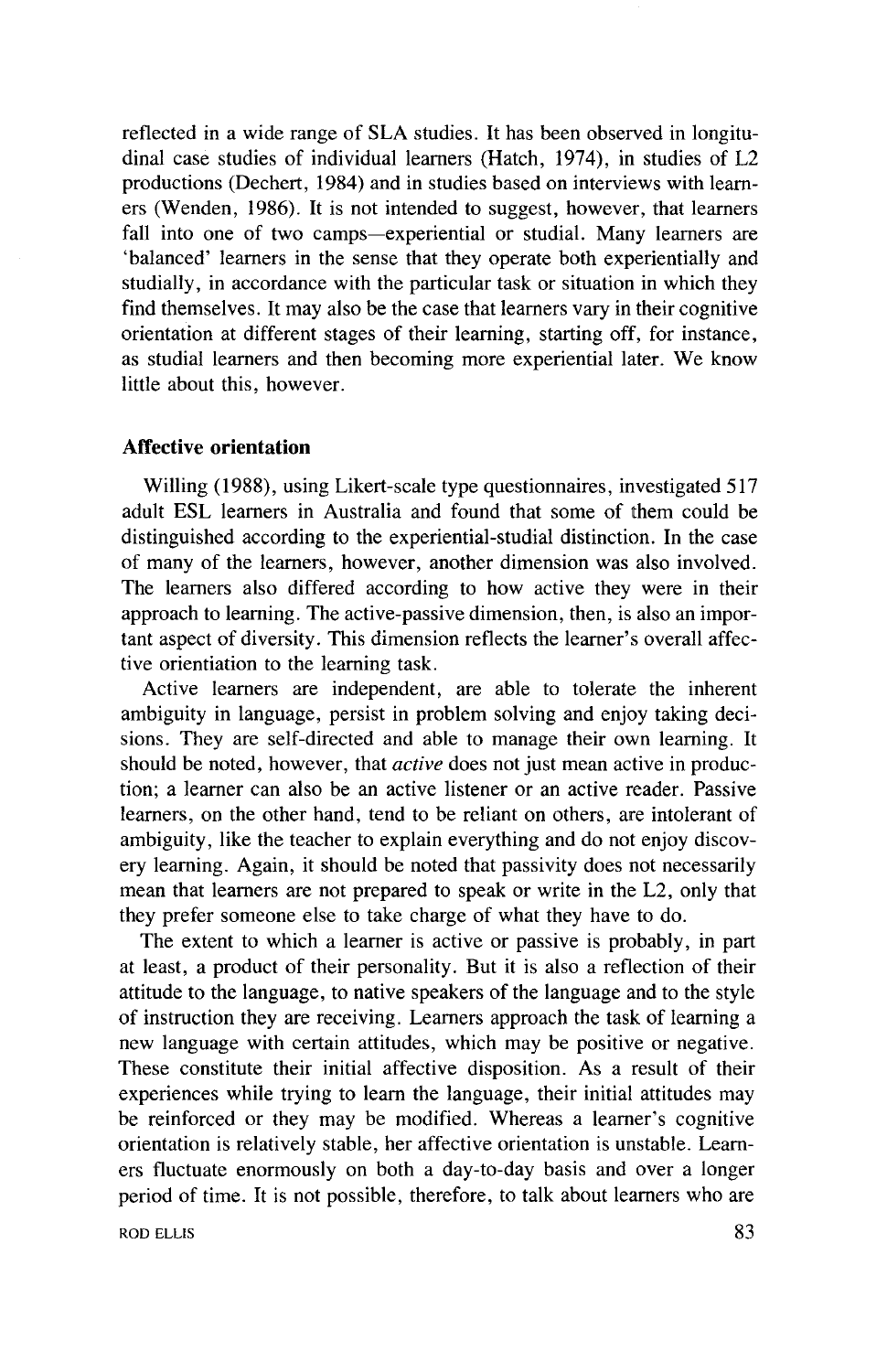permanently active or permanently passive. We should rather see individual learners as variable on this dimension.

As an example of how learners vary in their affective orientation let us consider Mary, a learner of German as an L2 in higher education in London. Mary kept a diary of her learning experiences for six months. She started off with what is clearly a very positive attitude:

I've really been enjoying learning a new language again. It almost feels as if I'm reliving part of my childhood.

Her diary shows how this attitude is reflected in a highly active approach to learning. The early entries make regular references to self-study. Also the competition and pressure which the instructional style encourages have a positive effect on her. She writes:

I find the competitiveness is helping me to feel obliged to work all the harder.

However, as time passes, her attitudes begin to change. She becomes resentful of the disruptive behaviour of a number of male students in her group and objects to time being wasted because the teacher had to explain points they had missed through poor attendance. Her diary shows a growing sense of frustration. Also she has personal problems with her boyfriend and this has a damaging effect on her ability to concentrate:

I've been really nervous today. I've got terrible butterflies and I can't stop shaking. <sup>I</sup> was in no mood for <sup>a</sup> German lesson ...

At this stage the diary shows that her mood fluctuates markedly on a daily basis.

By the end of six months, however, her affective response has become consistently negative. The main reason appears to be her resentment of the pressure imposed upon her, linked to the fact that, for her, German is an optional subject which she intends to give up at the end of the academic year. Slowly, then, she turns from being an active, conscientious learner to a much more passive, laissez-faire one. This is what she says at the end of her diary:

... seeing as <sup>I</sup> don't want to study it seriously, <sup>I</sup> can't see the point of working so hard for it anymore. I haven't done any German homework for weeks. It is my own loss I know, but I can't see the point in doing it anymore. We've been pushed too hard and at last I've broken down. I've lost all my good attitudes and intentions about German lessons that I had before.

This diary shows us just how important affective factors are in determining whether a learner is active or passive in her approach. It shows also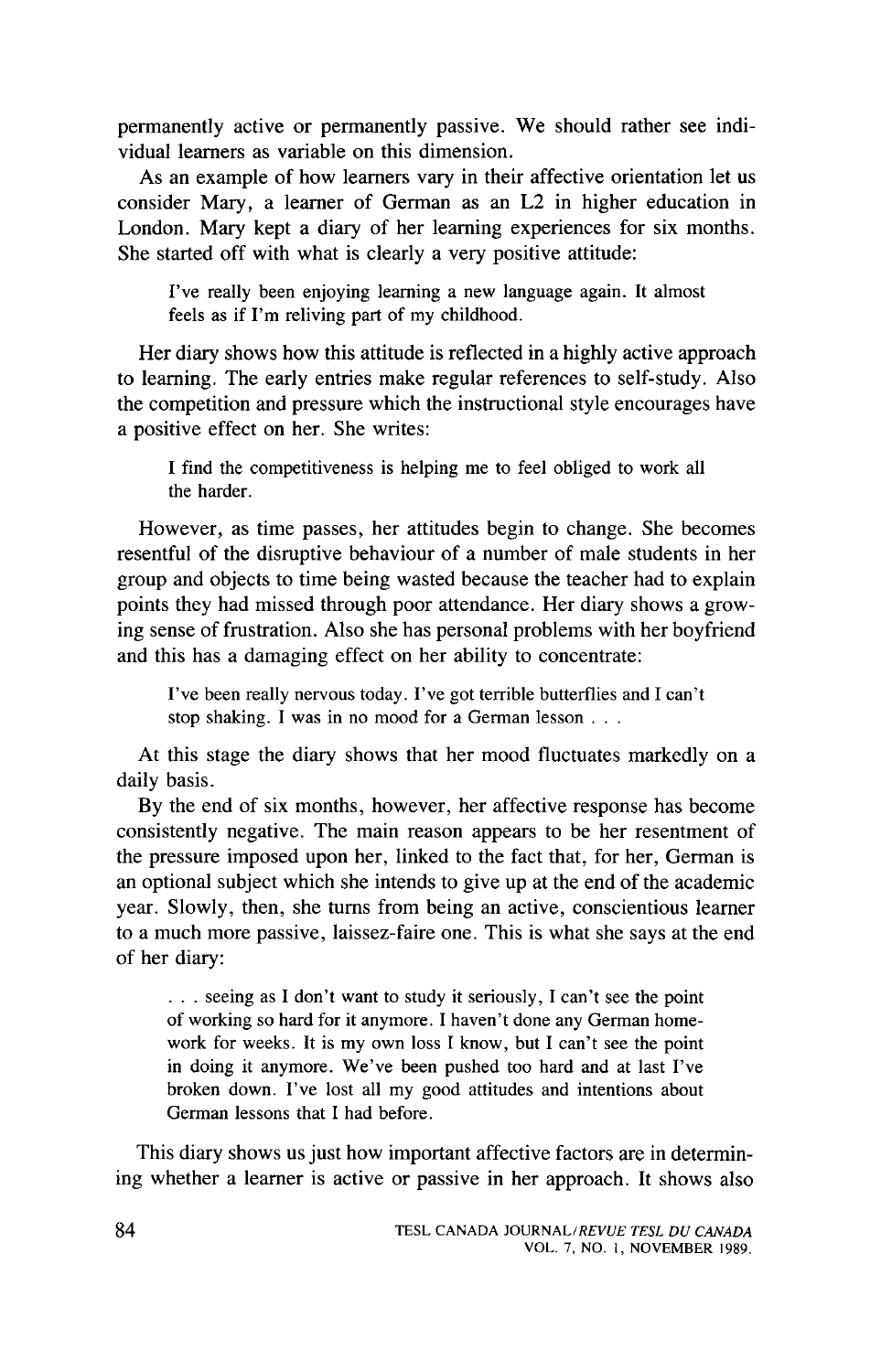that the degree of activity / passivity is determined to a large extent by local factors in the personal life of the learner and in the learning environment. **In** a way this is encouraging, because it suggests that, with sensitive handling, positive attitudes can be fostered.

Learners, then vary according to what extent they are experiential or studial on the one hand and active or passive on the other. These dimensions are to be seen as intersecting continua. Individual learners can be plotted with relation to where they come on the two continua (see Figure 1). Thus, at the extremes we will find active experiential learners, passive experiential learners, active studial learners and passive studial learners. The vast majority of learners, of course, will not fall at the extremes but somewhere in between. Also, learners will change during the course of their learning.



Figure 1: Types of learning style in SLA

#### **The 'good language learner'**

So far we have been content to describe how learners' learning styles vary. But we also need to know whether some approaches to the learning task work better than others. The last fifteen years have seen a number of studies of the 'good language leamer' (e.g. Rubin, 1973; Stem, 1975; Naiman et aI, 1978; Reiss, 1985; Abraham and Vann, 1987). These provide a remarkably consistent picture of the tactics used by successful language learners.

**In** general, the studies point to four key aspects:

(l) A concern for language form

The good language learner pays attention to form. Indeed, according to Reiss' (1985) study, learning tactics reflecting this approach came out on top in a group of 98 college students studying a foreign language at an elementary or intermediate level. The two strategies the learners reported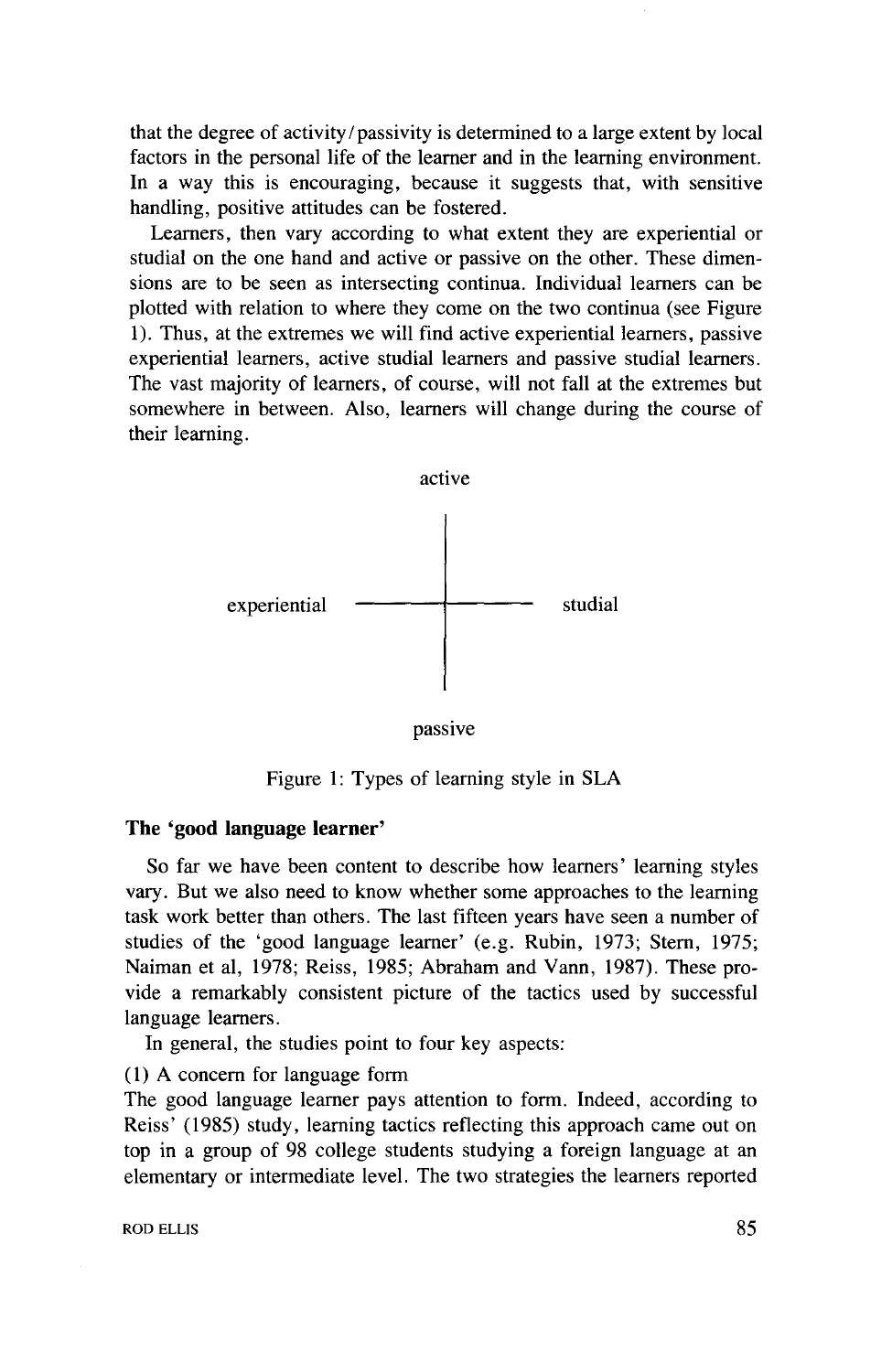using most frequently were monitoring and attending to form. Other researchers have also found form-focussing tactics a regular feature of the successful language learner. Naiman et al (1978), for instance, mention that learners who treat language as a system engage in effective cross-lingual comparisons, analyze the target-language and make frequent use of reference books. These learners also tried to learn from their errors by asking native speakers to correct them.

# (2) A concern for communication

Good learners also attend to meaning. Attention to form and to meaning are not mutually exclusive. Learners seem to benefit from alternating between the two. Gerardo, the more successful of the two learners investigated by Abraham and Vann (1987), is a good example. He took a broad view of language, paying attention sometimes to form and sometimes to meaning. **In** contrast, Pedro, the less successful, was more or less exclusively concerned with meaning and getting by in conversations. All the good language studies have found that successful learners search for meaning and try to engage in real communication by seeking out opportunities for natural use. They make efforts to get their meanings across using a variety of communication strategies.

# (3) An active task approach

Good learners are active in their approach. This can manifest itself in different ways. Active learners take charge of their own learning, rather than relying exclusively on the teacher. They are persistent in pursuing goals. **In** conversation, the active learner introduces new topics and tries to control the direction the discourse follows. But being an active learner does not mean participating in terms of language production. Reiss (1985) emphasizes that her successful learners were typically 'silent speakers'. They listened closely in class and mentally answered questions whether called upon to do so or not. They listened to other students and mentally corrected their errors. They tried to apply new material while silently speaking to themselves.

# (4) Awareness of the learning process

Finally, good language learners demonstrate considerable awareness of the learning process and of themselves in relation to this process. They are thoughtful learners who make conscious decisions about what to study and what tactics to employ. They are likely to have a well-developed metacognitive language for talking about their learning and this helps them to monitor how they are progressing. Reiss found that her good language learners were able to give very specific descriptions of how they would approach different learning tasks, while the less successful were often vague and imprecise. Metacognitive knowledge is important because it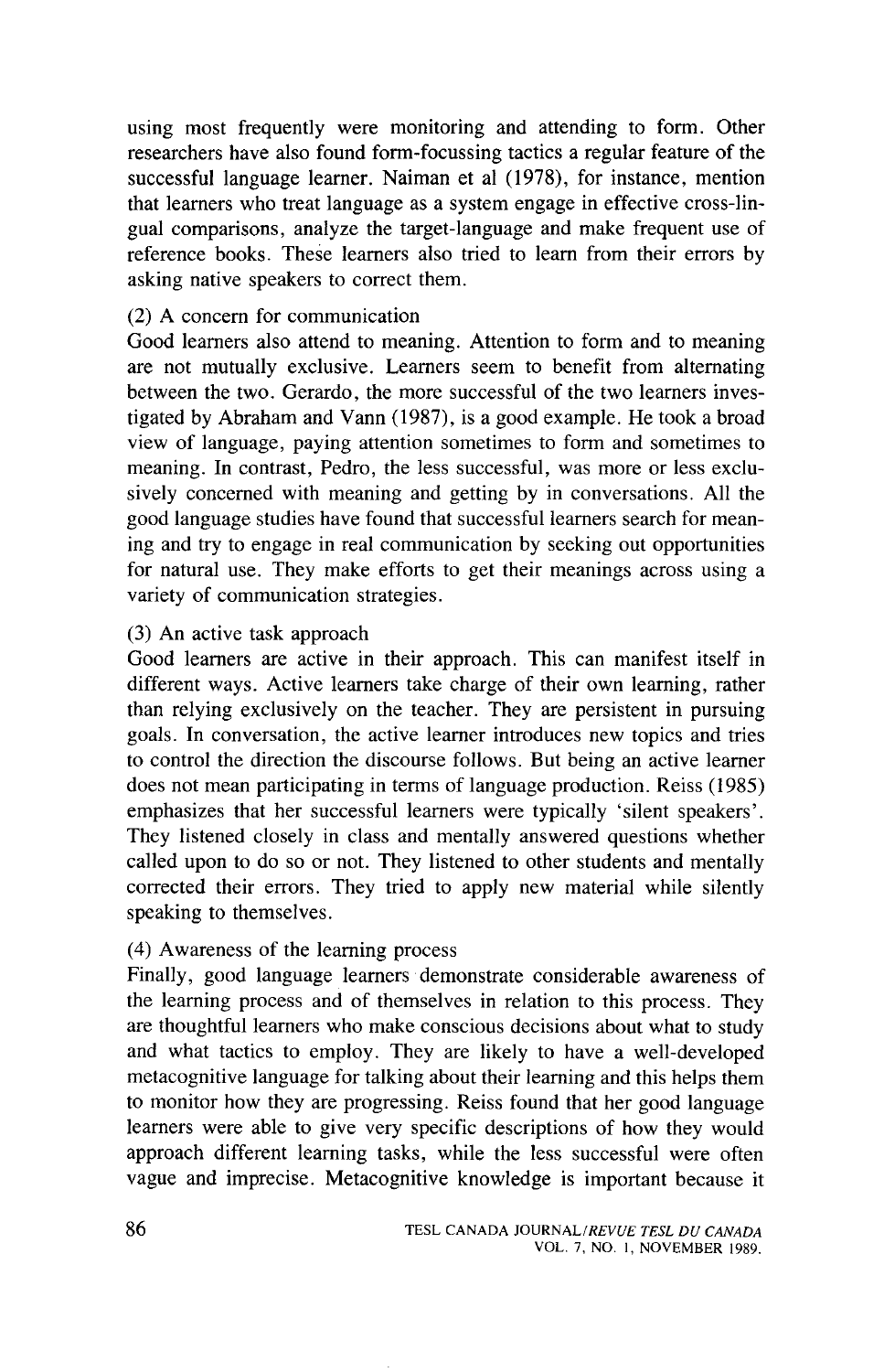enables learners to assess their needs, evaluate their progress and give overall direction to their learning.

#### **Summary**

To sum up, learners vary according to whether they lean towards learning experientially or learning studially. They also vary according to how active they are in their approach. There are many ways of learning an L2 and doubtlessly a learner's approach will reflect what she wants to achieve. A learner who wants to be fluent and is not bothered too much with accuracy will elect to learn experientially if she can. A learner who wants to pass exams and to achieve a high level of proficiency will probably be more studial. There are obvious dangers in suggesting that one learning style is better than another. However, the evidence of the good language learner research suggests that to be successful (in the sense of achieving both accuracy and fluency) learners need to pay attention to both form and meaning, to be active (particularly in attending to input) and to take charge of their own learning. The successful learner-in some absolute sensetherefore will try to strike a balance between experiencing and studying the language and will be active, both in the sense of being highly responsive to input and in being self-directed. There may, however, be many ways of achieving a balance and learners may grow to be active as learning proceeds.

## **Instruction**

What lessons does the particular view of learning and the learner which I have now presented hold for language pedagogy? First, let me make it clear that I do not see SLA studies of the kind discussed in the previous sections providing definite answers to pedagogical questions. SLA research is only one of many inputs into the process of decision makingteachers ought to and certainly will consider other inputs (e.g. general educational principles and their own practical experience about what works in the classroom. I prefer to treat SLA research as a source of illumination rather than of solutions and to acknowledge that illumination can come from many sources.

In accordance with the theme of this conference *Growth and Diversity* I would like to address two questions:

- (1) How can we help learners to 'grow'-in the sense of helping them to build their interlanguage systems successfully?
- (2) How can we cater for diversity-in the sense of taking account of differences in learners' learning style?

In discussing these questions, I will seek only to outline general positions and not to propose methods of specific techniques.

ROD ELLIS  $87$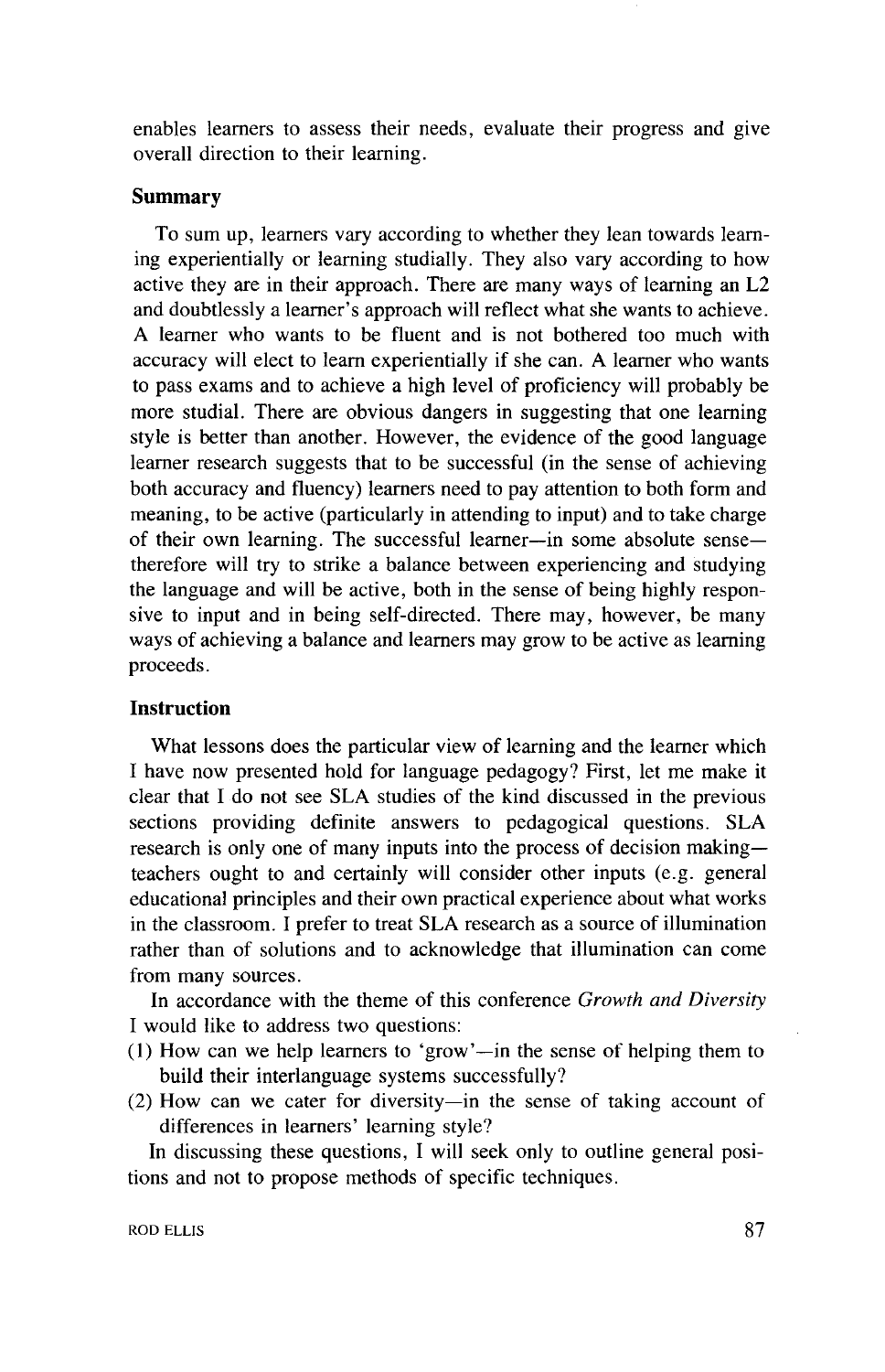#### **Helping learners 'grow'**

One of the clearest messages of the existing research is that the process of SLA is controlled by the learner; it is internally rather than externally driven. This is the message of both the development-as-sequence and the development-as-growth models. If learners do progress along a 'natural' route in the process of acquiring an L2 and if this route cannot be rearranged for the learner through instruction, then clearly it is the teacher who has to accommodate to the learner rather than vice-versa. It is also impossible for the teacher to regulate in a direct way the process by which learners build, complexify and rearrange form-function networks. The process of interlanguage development is far too intricate and personal for a teacher to intrude into.

The development-as-sequence model does hold out some possibility of direct pedagogic intervention into language learning, however. Perhaps it is possible to organize the instruction so that it corresponds to the natural sequence. For instance, we could try to teach word order rules in the order in which they are acquired, providing learners with chances to practise each structure at just that moment she becomes ready to learn it. There have been a number of proposals along these lines, the most clearly articulated of which is that of Pienemann's (1985). Pienemann suggests that although there should be no attempt to control structures in the input learners are exposed to, they should only be asked to produce structures which are within their processing capabilities. Structures can be taught when they are learnable. But this proposal, while tenable at the level of theory, is unworkable in practice. We cannot expect teachers to know when each learner in their class is ready to acquire the next rule. Also, the research to date is limited to a relatively small set of grammatical features. What should the teacher do about those structures for which no clear developmental evidence is available? Not surprisingly, perhaps, Pienemann's proposal has not received much support.

Does this mean, therefore, that teachers should abandon all attempts to teach grammar? The answer is *no.* What the teacher needs to do is to distinguish two approaches to grammar teaching according to whether the instruction is aimed at direct or indirect intervention. Direct grammar teaching is the traditional approach-the one associated in particular with audiolingualism, the legacy of which is still very much with us today. Direct grammar teaching is predicated on the belief that learners can learn a new structure if they produce if often enough, but, as we hve seen, this is a belief which is not supported by the research. Indirect grammar teaching aims to raise the learner's consciousness about the experience of certain forms in the input which are not yet part of her interlanguage. The assumption is that the learner will probably not acquire the forms immediately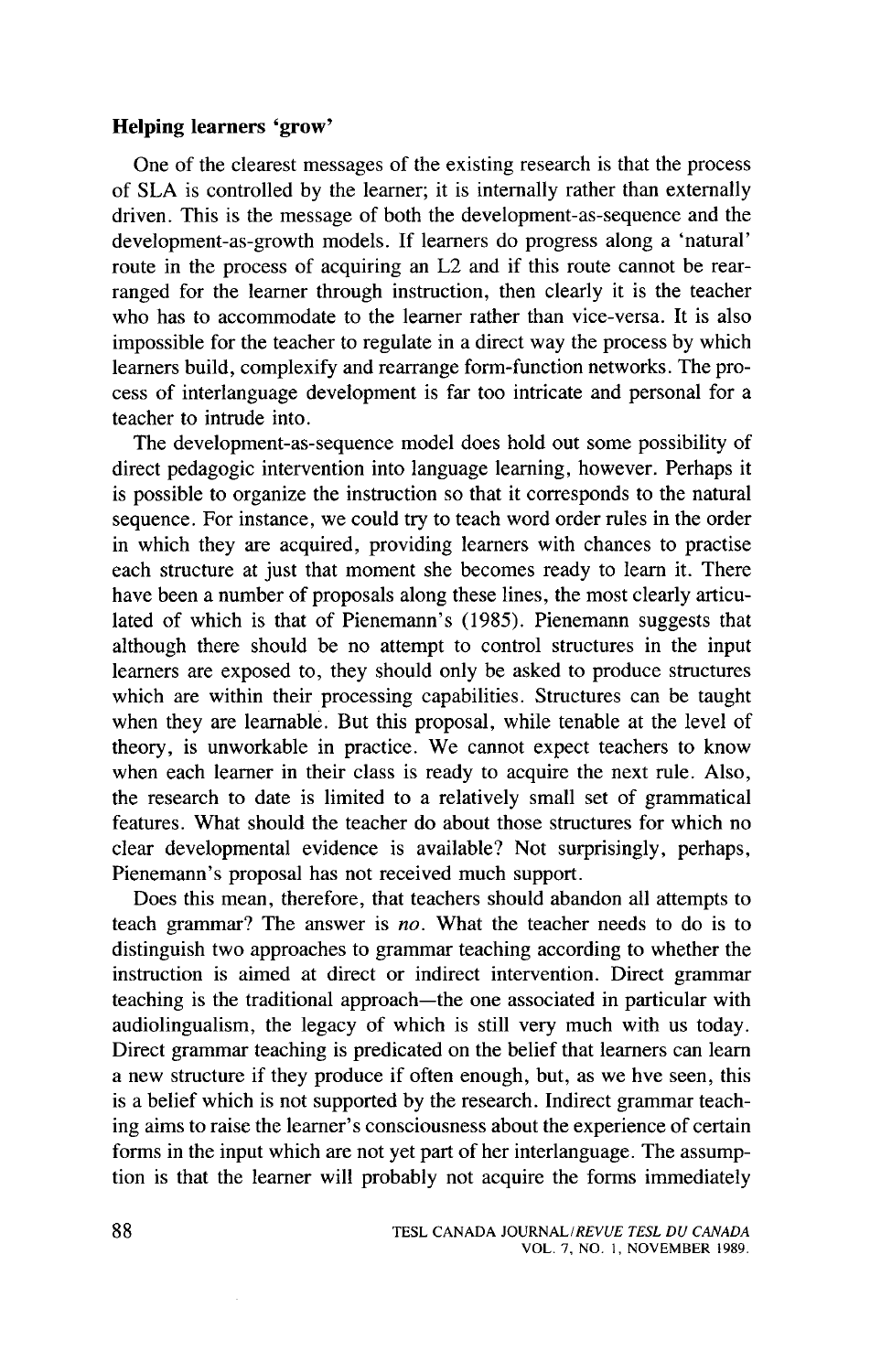but will be sensitized to their presence in the input, thereby facilitating subsequent learning, when the learner becomes ready to assimilate them into her interlanguage. Grammar teaching as indirect intervention-aimed at delayed rather than immediate acquisition and concerned with raising awareness rather than achieving productive competence-is viable and may even be necessary to prevent early fossilization.

The development-as-growth model suggests the importance of learners having the opportunity to engage in real communication. The process by which form-function networks are constructed and modified is fired by the need to use language to express interpersonal and ideational meanings in the construction of discourse of various kinds. The provision of instructional activities which can serve as the crucible for this process is the main challenge facing the teacher. The thrust of communicative language teaching methodology in the eighties has been to provide the teacher with the means for creating meaning-focussed communication in the classroom. In particular, learners need to have the chance to perform a range of language functions and not to be restricted to 'responding to questions', as happens in so many classrooms (Long and Sato, 1983). Interlanguage growth results from the need to realize different kinds of meaning. If there is no need, there is neither motivation nor opportunity to learn.

How then can the teacher generate in the learners a felt need to communicate in the L2? I would like to suggest the following guidelines:

- I) Never force learners to produce. Let each learner decide for herself when she wants to speak.
- 2) Never force learners to produce in some pre-determined way. Let them choose how to express themselves.
- 3) Do your best to understand what the learner is trying to say.
- 4) Help learners to express what they want to say. You can do this by means of requests for confirmation and paraphrasing.
- 5) Give learners the chance to initiate their own topics.
- 6) Help learners to extend a topic. You can do this by means of expansions, extensions, prompts and prods. But take care not to push a learner too far.
- 7) Be prepared to correct learners, but never allow the process of correction to take over from the process of trying to communicate with them.

With the exception of the last point, this list is similar to a list produced by Wells (1986) in his summative guidance to parents who want to help their children learn to talk. Wells argues that children have to work out the way language is organized for themselves, but they need help in doing so. The L2 learner is the same. Of course, the task facing the language teacher is very different from that facing the mother. The teacher only sees the learner a few hours every week. She also has to work in a one-to-many,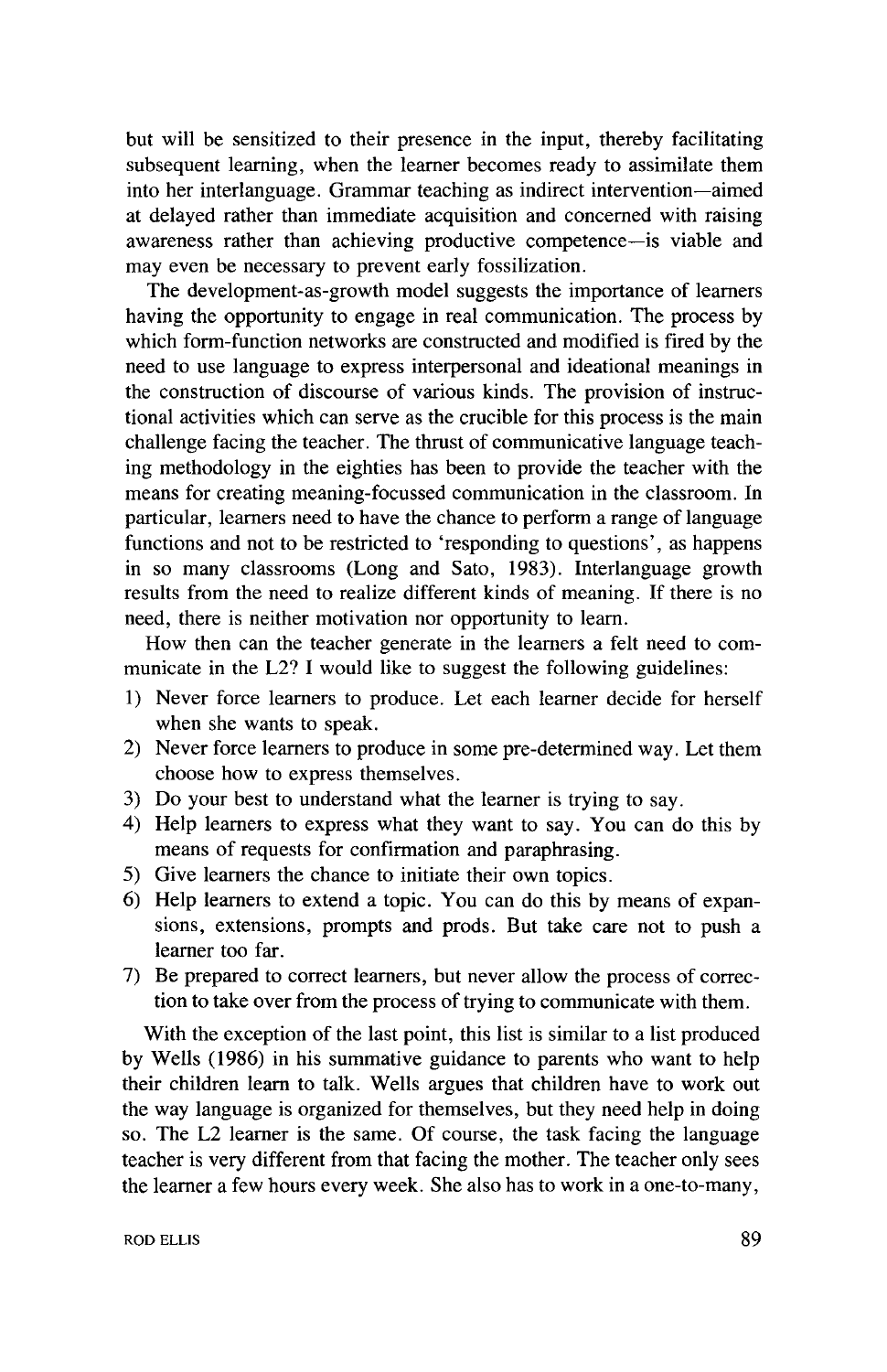not a one-to-one situation. But the general principles of how to go about facilitating language learning remain the same.

It is worth noting that if we view teaching as a way of providing the learner with an optimal learning environment, we will be rejecting a means-end view of the curriculum in favour of the kind of process orientation that is currently in favour (Breen, 1987; Nunan, 1988). The content of a language programme (as defined in a syllabus or a set of materials) is of considerably less importance than the classroom interactions which occur in the process of teaching. We should also note that these interactions grow out of the management of business and social relationships in the classroom as much as out of the tasks officially designated for learning.

# **Catering for diversity**

We can cater for diversity in learning style in two different ways. We can seek a match between the instructional style and the learner's learning style-try to ensure, for example, that experiential and studial learners receive appropriate programmes. Alternatively, we can try to train learners to cope efficiently with their own learning and/or, perhaps, to adopt a learning style that we consider most likely to result in successful language learning. The first approach seeks to accommodate diversity, the other tries to help the learner become more effective.

There is no time to explore both of these approaches in detail. There is some research to show that matching instructional and learning styles does promote learning (e.g. Wesche, 1981). There is also a rich literature dealing with the need for learners to be autonomous, so that they can formulate their own aims, choose their own materials and learning methods and carry out self-evaluation of their progress (e.g. Holec, 1980). Such a learner is equipped not only to learn during the course of instruction but also to carry on learning when it is over. We must acknowledge, as teachers, our responsibility to make the learner responsible for her own learning and not encourage teacher-dependency.

It seems to me that interesting as these two approaches are, they will never provide the real answer to diversity in learning styles for most teachers. It is simply not practical for most teachers to try to diagnose the learning styles of their learners, divide them into groups and provide different instructional treatments to match each group.

Learner training directed at making learners more autonomous is more feasible and, probably, more useful, but it is unlikely that most teaching contexts will have sufficient resources to cater for totally self-directed learning. If we want to accommodate diversity, then, we must seek out different answers.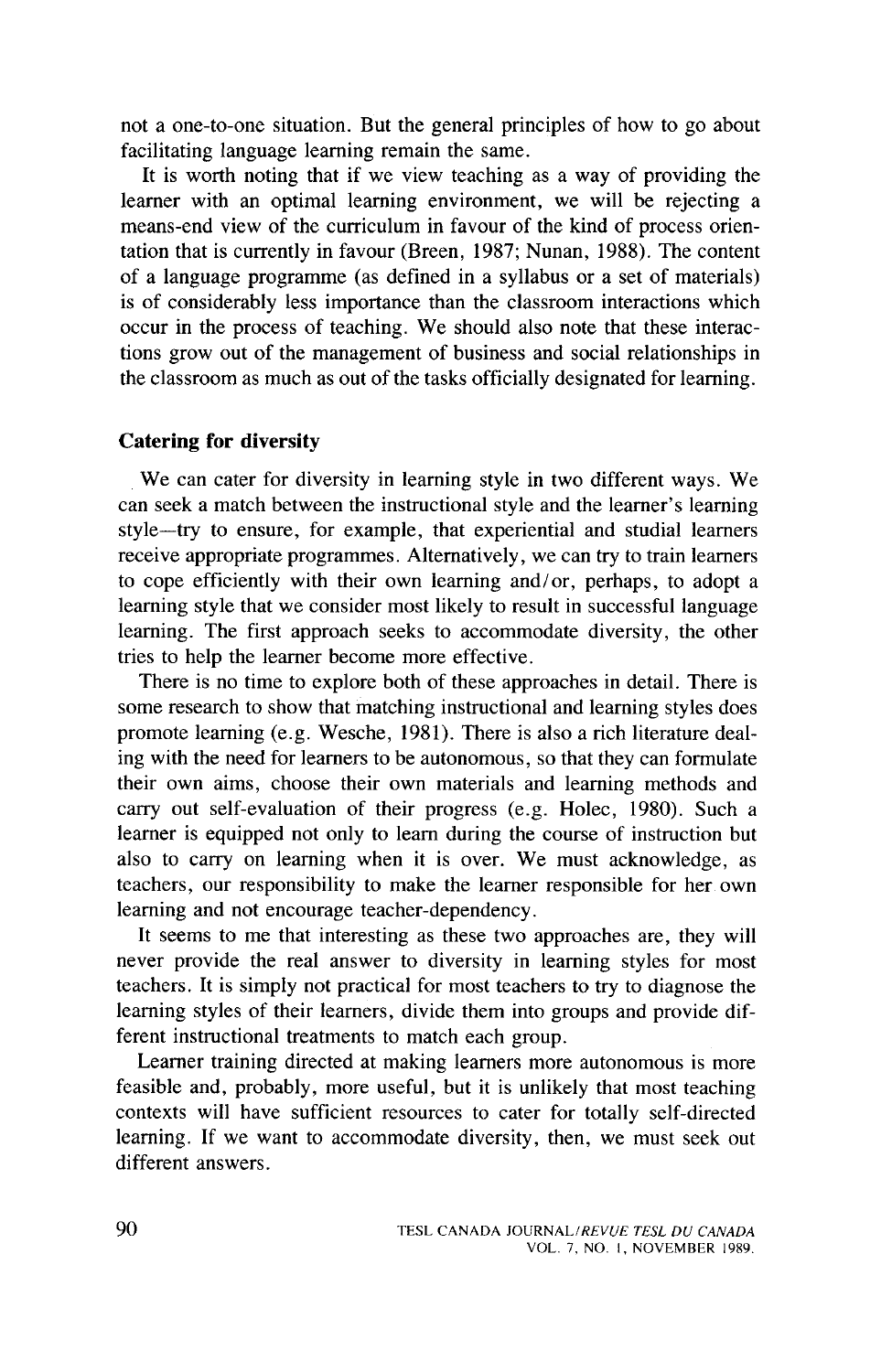I think the real answer is to be found in two very general approaches to teaching:

- (1) Teachers need to negotiate the learning tasks with the learners. The nature of the negotiation may be relatively formalized in the sense that teachers can actively seek the opinions of learners about what kinds of learning and evaluation activities they would like to participate in. Alternatively, it can take place in a more informal manner, as when a teacher reacts to the different ways in which individual learners respond to tasks selected by the teacher. This informal kind of negotiation serves as the main way in which teachers try to accommodate variation in learning styles. Good teachers have always been sensitive to what works and what does not work with particular learners. They seek to ensure that there is sufficient variety in the kinds of tasks learners are asked to undertake to satisfy all the learners at least some of the time.
- (2) Teachers need to adapt the way they communicate to suit individual learners. The teacher who seeks 'a meeting of minds' with her learners does so principally by the way she communicates with them-both collectively and individually. Accommodation to the needs and preferences of individual learners needs to be seen as part of the overall process of communicating with them. To succeed, teachers have to be able to assess not only what each learner is capable of in communication but also his or her personal preferences. To force a learner to produce when she prefers to function as an 'active listener' is potentially damaging. So too would be to prevent the risk-taking learner from playing a prominent role as a speaker. Some learners find teachers' questions threatening; others welcome them. Some learners want to be corrected; others do not. It is through interacting with learners that the process of negotiating an individualized curriculum really takes place. A learner-centred curriculum is not something that is planned (although planning can help), but something that unravels through classroom communication.

It is by negotiating the choice of learning task and by showing sensitivity to individual learners in the way she communicates with them that the teacher can foster a positive affective climate in the classroom. A humanistic classroom is not one where certain rather special kinds of activities take place, but one where learners are valued and nurtured as individuals. A learner is more likely to be active if she feels she has some say in what happens in the classroom and if, day by day, her personal learning style is respected in communication with the teacher.

The idea of an individualized approach to language pedagogy has, I think, always been threatening to teachers-because they have not been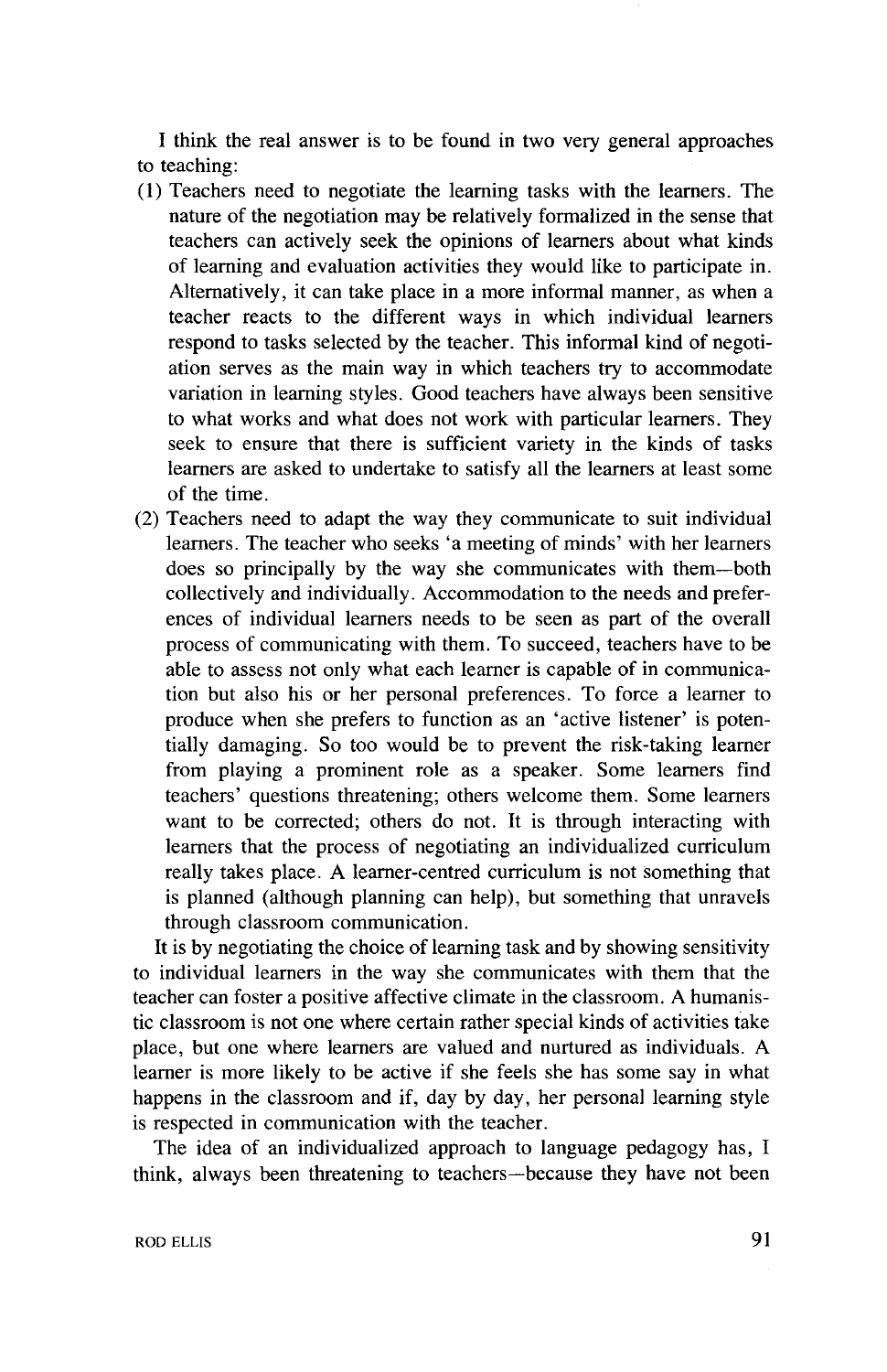able to see how it could work in practical terms. In fact, the good teacher has always provided individualized instruction by negotiating formally or informally what is done and by adjusting the way in which it is done in how she communicates with different learners.

## **Conclusion**

In a sense, then, helping learners to grow and catering for diversity calls for the same set of basic skills from the teacher. In particular, the teacher needs to be a good communicator. The truth of this observation becomes more and more apparent to me as I observe lessons in different parts of the world. Teachers vary enormously in their abilities to communicate effectively in the classroom. Some are expert, able to provide the kinds of interactional conditions that help learning to grow and to adapt how they communicate with individual learners to cater for diversity among them. Other teachers are less expert.

Language pedagogy has been traditionally seen in terms of 'approaches', 'methods' and 'techniques' (Anthony, 1963). It is true that teachers need to know what to do in the classroom, so these concepts are useful. But ultimately, stimulating growth and catering for diversity is not a question of any of these, but of how well the teacher can communicate with her learners.

#### **REFERENCES**

- Abraham, R. and R. Vann. (1987). Strategies of two language learners: a case study. In A. Wenden, and J. Rubin, (Eds.), *Learner Strategies in Language Learning,* London: Prentice Hall.
- Anthony, E. (1963). Approach, method and technique. *English Language Teaching Journal* 17: 63-67.
- Bloom, L. (1970). *Language Development: Form and Function in Emerging Grammars,* Research Monograph No. 59, Mass.: MIT Press.
- Breen, M. (1987). Learner contributions to task design. In C. Candlin, and M. Murphy, (Eds.), *Language Learning Tasks, Lancaster Practical Papers in English Language Education,* London: Prentice-Hall.
- Dechert, H. (1984). Individual variation in language. In H. Dechert, D. Mohle, and M. Raupach, (Eds.), *Second Language Productions,* Tubingen: Gunter Narr.
- Dulay, H. and M. Burt. (1973). Should we teach children syntax? *Language Learning* 23: 245-58.
- Ellis, R. (1989a). Sources of intra-learner variation in language use and their relationship to second language acquisition. In S. Gass, et al. (Eds.), *Variation in Second Language Acquisition,* Clevedon: Multilingual Matters.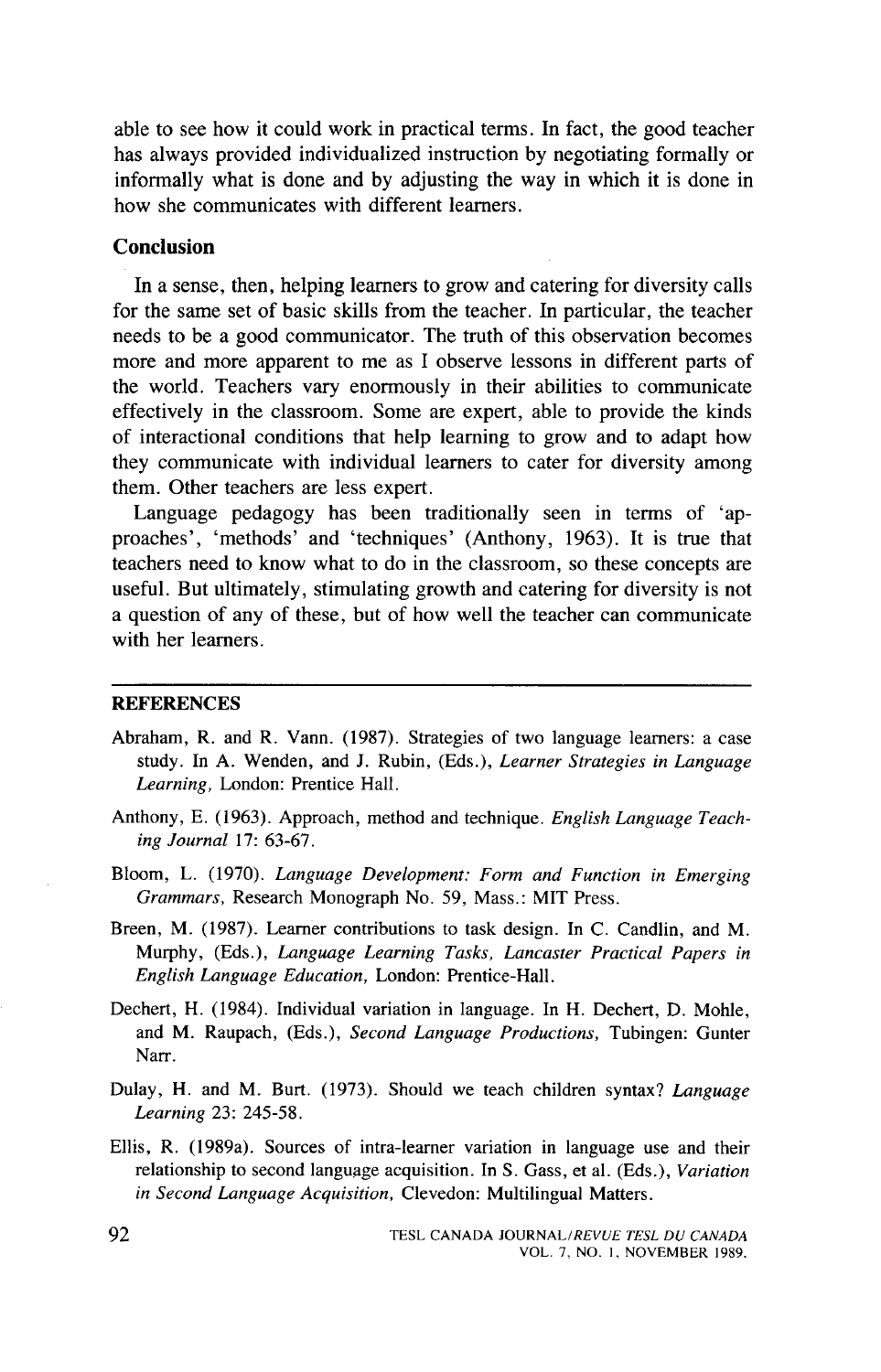- Ellis, R. (1989b). Are classroom and naturalistic acquisition the same? A study of the classroom acquisition of German word order rules. *Studies in Second Language Acquisition.* 11:3.
- Faerch, C. and G. Kasper. (1980). Processes in foreign language learning and communication. *Interlanguage Studies Bulletin,* 5: 47-118.
- Flynn, S. (1988). Linguistic theory and foreign language learning and teaching. Paper given at Conference on Empirical Research into FLT Methods, Bellagio.
- Givon T. (1979). *On Understanding Grammar.* New York: Academic Press.
- Gregroc, A. (1979). Learning/teaching styles: their nature and effects in student learning styles, Reston, Va.: National Association of Secondary School Principals.
- Hatch, E. (1974). Second language learning-universals. *Working Papers on Bilingualism.* 3: 1-18.
- Holec, H. (1980). Learner training: meeting needs in self-directed learning. In H. Altman, and C. James, (Eds.), *Foreign Language Teaching: Meeting Individual Needs.* Oxford: Pergamon.
- Kolb, D. (1976). *Learning Style Inventory.* Boston: McBer.
- Krashen, S. (1977). Some issues relating to the monitor model. In H. Brown, C. Yorio, and R. Crymes, (Eds.), *On TESOL* '77. TESOL.
- Lightbown, P. (1984). The relationship between theory and method in second language acquisition research. In A. Davies, C. Criper, and A. Howatt, (Eds.), *Interlanguage.* Edinburgh: Edinburgh University Press.
- Long, M., and C. Sato. (1983). Classroom foreigner talk discourse: forms and functions of teachers' questions. In H. Seliger and M. Long, (Eds.), *Classroom Oriented Research in Second Language Acquisition.* Rowley, Mass.: Newbury House.
- Meisel, J. (1983). Strategies of second language acquisition: More than one kind of simplification. In R. Andersen, (Ed.), *Pidginization and Creolization as Language Acquisition,* Rowley, Mass., Newbury House.
- Naiman, N., M. Frohlich, H. Stem, and A. Todesco. (1978). *The Good Language Learner.* Research in Education No.7, Toronto: Ontario Institute for Studies in Education.
- Pienemann, M. (1984). Psychological constraints on the teachability of languages. *Studies in Second Language Acquisition,* 6: 186-214.
- Pienemann, M. (1985). Learnability and syllabus construction. In K. Hyltenstam, and M. Pienemann, (Eds.), *Modelling and Assessing Second Language Acquisition.* Clevedon: Multilingual Matters.
- Prabhu, N. (1985). Coping with the unknown in language pedagogy. In R. Quirk, and H. Widdowson, (Eds.), *English in the World: Teaching and Learning the Language and Literatures.* Cambridge: Cambridge University Press.